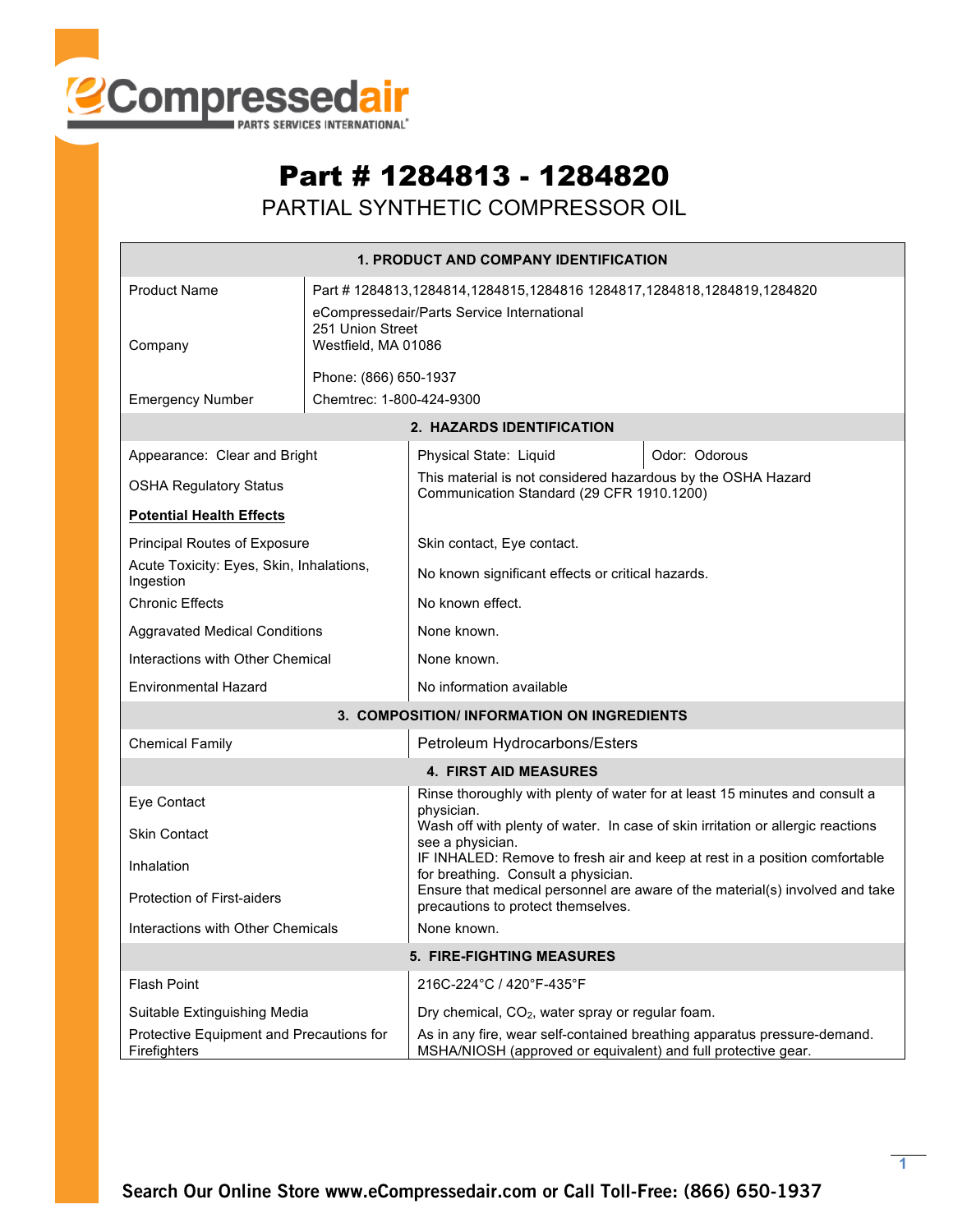

| <b>6. ACCIDENTAL RELEASE MEASURES</b>                                |                                                                                                                                                                            |                     |                                                      |                        |  |  |  |  |  |
|----------------------------------------------------------------------|----------------------------------------------------------------------------------------------------------------------------------------------------------------------------|---------------------|------------------------------------------------------|------------------------|--|--|--|--|--|
| <b>Personal Precautions</b>                                          | Evacuate personnel to safe areas. Use personal protective equipment.                                                                                                       |                     |                                                      |                        |  |  |  |  |  |
| <b>Methods for Containment</b>                                       | Dike for disposal and cover with wet sand or earth.                                                                                                                        |                     |                                                      |                        |  |  |  |  |  |
| Methods for Clean up                                                 | Prevent product from entering drains. Use a non-combustible material like<br>vermiculite, sand or earth to soak up product and place in a container for later<br>disposal. |                     |                                                      |                        |  |  |  |  |  |
| 7. HANDLING AND STORAGE                                              |                                                                                                                                                                            |                     |                                                      |                        |  |  |  |  |  |
| Handling                                                             | Handle in accordance with good industrial hygiene and safety practice.                                                                                                     |                     |                                                      |                        |  |  |  |  |  |
| Storage                                                              | Keep containers tightly closed in a cool, well-ventilated place.                                                                                                           |                     |                                                      |                        |  |  |  |  |  |
| 8. EXPOSURE CONTROLS/PERSONAL PROTECTION                             |                                                                                                                                                                            |                     |                                                      |                        |  |  |  |  |  |
| <b>Engineering Measures</b><br>None under normal use conditions.     |                                                                                                                                                                            |                     |                                                      |                        |  |  |  |  |  |
| Personal Protective Equipment                                        | Eye/Face Protection: Safety glasses with side shields<br>Skin and Body: Wear protective gloves/clothing<br>Respiratory: No special protective equipment required.          |                     |                                                      |                        |  |  |  |  |  |
| <b>Chemical Name</b>                                                 | <b>ACGIH TLV</b>                                                                                                                                                           | <b>OSHA PEL</b>     |                                                      | <b>NIOSH IDLH</b>      |  |  |  |  |  |
| None                                                                 |                                                                                                                                                                            |                     |                                                      |                        |  |  |  |  |  |
| 9. PHYSICAL AND CHEMICAL PROPERTIES                                  |                                                                                                                                                                            |                     |                                                      |                        |  |  |  |  |  |
| Appearance                                                           | Clear and Bright                                                                                                                                                           | Odor                | Odorous                                              |                        |  |  |  |  |  |
| <b>Physical State</b>                                                | Liquid                                                                                                                                                                     | <b>Flash Point</b>  | Grade 32: 216°C-420°F /<br>Grade 46-100: 221°C-430°F |                        |  |  |  |  |  |
| <b>Specific Gravity</b>                                              | $0.90$ (Grade 32) - 0.91                                                                                                                                                   | Weight per Gallon   | $7.50 - 7.59$                                        |                        |  |  |  |  |  |
| Viscosity $@$ 40°C (Grade 32, 46, 68, 100)                           | 32, 44.5, 73, 107 cSt                                                                                                                                                      |                     |                                                      |                        |  |  |  |  |  |
|                                                                      | <b>10. STABILITY AND REACTIVITY</b>                                                                                                                                        |                     |                                                      |                        |  |  |  |  |  |
| Stability                                                            | Stable under normal conditions.                                                                                                                                            |                     |                                                      |                        |  |  |  |  |  |
| Incompatible Products                                                | Incompatible with oxidizing agents.                                                                                                                                        |                     |                                                      |                        |  |  |  |  |  |
| Conditions to avoid                                                  | None Known.                                                                                                                                                                |                     |                                                      |                        |  |  |  |  |  |
| Hazardous Decomposition Products                                     | None under normal use.                                                                                                                                                     |                     |                                                      |                        |  |  |  |  |  |
| <b>Hazardous Reactions</b>                                           | None under normal use.                                                                                                                                                     |                     |                                                      |                        |  |  |  |  |  |
| Hazardous Polymerization<br>Hazardous polymerization does not occur. |                                                                                                                                                                            |                     |                                                      |                        |  |  |  |  |  |
|                                                                      | 11. TOXICOLOGICAL INFORMATION                                                                                                                                              |                     |                                                      |                        |  |  |  |  |  |
| <b>Acute Toxicity</b>                                                | Product is safe for intended use based on the formulation, testing results and<br>the long history of safe consumer use.                                                   |                     |                                                      |                        |  |  |  |  |  |
| Carcinogenicity                                                      | IARC - Group 1                                                                                                                                                             |                     |                                                      |                        |  |  |  |  |  |
| <b>Endocrine Disruptor</b>                                           | Not available                                                                                                                                                              |                     |                                                      |                        |  |  |  |  |  |
| <b>Chemical Name</b>                                                 | LD50 Oral                                                                                                                                                                  | <b>LD50 Dermal</b>  |                                                      | <b>LC50 Inhalation</b> |  |  |  |  |  |
| Residual oils (petroleum) solvent de-waxed                           | 5000 mg/kg (Rat)                                                                                                                                                           | 2000 mg/kg (Rabbit) |                                                      | 2.18 mg/L (Rat) 4h     |  |  |  |  |  |